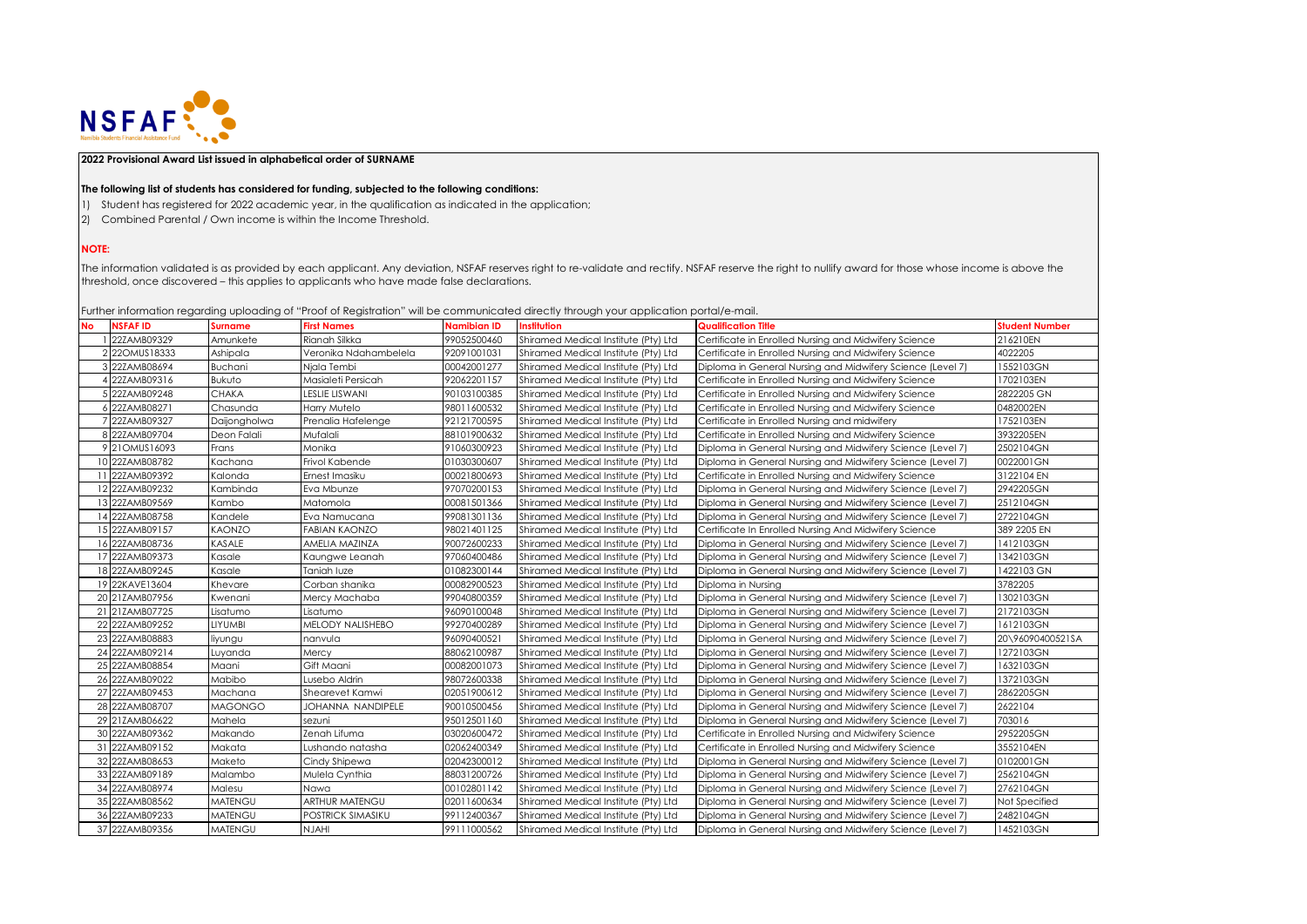| 38 22ZAMB09207<br><b>MATITI</b><br>MUSHABATI BRENDA<br>99070100754<br>Shiramed Medical Institute (Pty) Ltd<br>Diploma in General Nursing and Midwifery Science (Level 7)<br>39 22ZAMB09658<br>00040500934<br>Shiramed Medical Institute (Pty) Ltd<br>Certificate in Enrolled Nursing and Midwifery Science<br>Matongo<br>Matongo Collins<br>40 22ZAMB09321<br>Mazambani<br>99121600457<br>Shiramed Medical Institute (Pty) Ltd<br>Diploma in General Nursing and Midwifery Science (Level 7)<br>Lisa Manga<br>41 22ZAMB09575<br>00090801636<br>Mazazi<br>Shiramed Medical Institute (Pty) Ltd<br>Diploma in General Nursing and Midwifery Science (Level 7)<br>Joshua<br>42 22ZAMB09531<br>Milyani<br>99030601175<br>Certificate in Enrolled Nursing and Midwifery Science<br>Ntesa<br>Shiramed Medical Institute (Pty) Ltd<br>43 22ZAMB08972<br>Minyoi<br>Simataa Robin<br>97070800959<br>Shiramed Medical Institute (Pty) Ltd<br>Diploma in General Nursing and Midwifery Science (Level 7)<br>44 22ZAMB09337<br>98021600829<br>Mubita<br>Certificate in Enrolled Nursing and Midwifery Science<br>Nanalelwa<br>Shiramed Medical Institute (Pty) Ltd<br>45 21ZAMB06749<br>93012400699<br>Mubita<br>Sammy Muyoba<br>Shiramed Medical Institute (Pty) Ltd<br>Diploma in General Nursing and Midwifery Science (Level 7)<br>46 22ZAMB08237<br>96101800717<br>Mubondwa<br>Conscilia MWAKA<br>Shiramed Medical Institute (Pty) Ltd<br>Diploma in General Nursing and Midwifery Science (Level 7)<br>47 22ZAMB09350<br>Muchisani<br>Mukabo Precious<br>95121200684<br>Shiramed Medical Institute (Pty) Ltd<br>Certificate in Enrolled Nursing and Midwifery Science<br>48 22ZAMB09386<br>94082601325<br>Certificate in Enrolled Nursing and Midwifery Science<br>Mufaya<br>Ntelamo Hillary<br>Shiramed Medical Institute (Pty) Ltd<br>49 22ZAMB08633<br>91102200409<br>Shiramed Medical Institute (Pty) Ltd<br>Mufwambi<br>Diploma in General Nursing and Midwifery Science (Level 7)<br>Linekela Odesia<br>50 21ZAMB08135<br><b>MUGWALA</b><br><b>BRUCE MASIYE</b><br>00011900423<br>Shiramed Medical Institute (Pty) Ltd<br>Diploma in General Nursing and Midwifery Science (Level 7)<br>51 22ZAMB09374<br>Muhamubi<br>84022510463<br>Shiramed Medical Institute (Pty) Ltd<br>Certificate in Enrolled Nursing and Midwifery Science<br>Julia Sinyama<br>52 22ZAMB08778<br>Mukanwa<br>Rosca Mpule<br>98050200345<br>Diploma in General Nursing and Midwifery Science (Level 7)<br>Shiramed Medical Institute (Pty) Ltd<br>53 22KAVE13731<br>02120100225<br>Certificate in Enrolled Nursing and Midwifery Science<br>Mukoso<br>Helena Kakove<br>Shiramed Medical Institute (Pty) Ltd<br>54 21ZAMB07853<br>Mukoya<br>Romanus Dinyando<br>01100200827<br>Shiramed Medical Institute (Pty) Ltd<br>Diploma in General Nursing and Midwifery Science (Level 7)<br>55 22ZAMB09539<br>Mukule<br>Owen Mwendekwa<br>00060500166<br>Shiramed Medical Institute (Pty) Ltd<br>Certificate in Enrolled Nursing and Midwifery Science<br>56 22ZAMB08716<br>MUKUPI<br>LUMONO TAMIAH<br>95120101208<br>Certificate in Enrolled Nursing and Midwifery Science<br>Shiramed Medical Institute (Pty) Ltd<br>57 22ZAMB09332<br>Mukwata<br>Ola Muvu<br>01080700277<br>Shiramed Medical Institute (Pty) Ltd<br>Diploma in General Nursing and Midwifery Science (Level 7)<br>58 22ZAMB08973<br>Mulako<br>93050600705<br>Colliter Kahimbi<br>Shiramed Medical Institute (Pty) Ltd<br>Diploma in General Nursing and Midwifery Science (Level 7)<br>59 22ZAMB09683<br>Muleko<br>Theresa Muyebu<br>99120501218<br>Shiramed Medical Institute (Pty) Ltd<br>Diploma in General Nursing and Midwifery Science (Level 7)<br>60 22ZAMB09614<br>Muluti<br>99072300491<br>Natasha Muzuki<br>Shiramed Medical Institute (Pty) Ltd<br>Diploma in General Nursing and Midwifery Science<br>61 22ZAMB09209<br>MULUTI<br>KEVIN DEYA<br>95011100316<br>Shiramed Medical Institute (Pty) Ltd<br>Certificate in Enrolled Nursing and Midwifery Science<br>62 22ZAMB09286<br>97061100648<br>Kabuba<br>Shiramed Medical Institute (Pty) Ltd<br>Certificate in Enrolled Nursing and Midwifery Science<br>Mungomba<br>63 22ZAMB09684<br><b>MUPUZO</b><br><b>CHIBALA</b><br>96033100344<br>Shiramed Medical Institute (Pty) Ltd<br>Certificate in Enrolled Nursing and Midwifery Science<br>64 21ZAMB08133<br>MUSHABATI<br>NANVULA<br>98012900106<br>Certificate in Enrolled Nursing and Midwifery Science<br>Shiramed Medical Institute (Pty) Ltd<br>65 22ZAMB09251<br>MUSIKULUHE<br>95052001185<br>MUKETWA<br>Shiramed Medical Institute (Pty) Ltd<br>Certificate in Enrolled Nursing and Midwifery Science<br>66 22ZAMB09560<br>MUSUKUBILI<br>SAMUEL M<br>99111900552<br>Diploma in General Nursing and Midwifery Science (Level 7)<br>Shiramed Medical Institute (Pty) Ltd<br>67 22ZAMB09003<br>95122500223<br>Mutalife<br>Virginia Kabuba<br>Shiramed Medical Institute (Pty) Ltd<br>Diploma in General Nursing and Midwifery Science (Level 7)<br>68 22ZAMB08717<br>Mutemwa<br>Mafenyeho Tenzy<br>00022300813<br>Shiramed Medical Institute (Pty) Ltd<br>Diploma in General Nursing and midwifery science<br>69 22ZAMB09193<br>Veldar Kahimbi<br>01022300733<br>Shiramed Medical Institute (Pty) Ltd<br>General nursing and Midwifery science<br>Mutonga<br>70 22ZAMB09246<br>99050200052<br>Muyoba<br>Nurphy Mukaleza<br>Shiramed Medical Institute (Pty) Ltd<br>Certificate in Enrolled Nursing and Midwifery Science<br>71 22ZAMB09315<br>97101700683<br>Mwala<br>Justinah Matakala<br>Shiramed Medical Institute (Pty) Ltd<br>Certificate in Enrolled Nursing and Midwifery Science<br>MWANANGOMBE<br>72 22ZAMB09213<br>AMUSA<br>96011500129<br>Diploma in General Nursing and Midwifery Science (Level 7)<br>Shiramed Medical Institute (Pty) Ltd<br>73 22ZAMB09231<br>98101600744<br>Mwilima<br>Muzuki memory<br>Shiramed Medical Institute (Pty) Ltd<br>Diploma in General Nursing and Midwifery Science (Level 7)<br>74 22ZAMB09188<br><b>MWINGA</b><br>99082200667<br>ELIZABETH CHAZE<br>Shiramed Medical Institute (Pty) Ltd<br>Diploma in General Nursing and Midwifery Science (Level 7)<br>75 21ZAMB05995<br>Namamba<br>Wendy Mwakamui<br>00041600916<br>Shiramed Medical Institute (Pty) Ltd<br>Diploma in General Nursing and Midwifery Science (Level 7)<br>76 22ZAMB09132<br>94011200597<br>Nchabi<br>Kabuku Richard<br>Shiramed Medical Institute (Pty) Ltd<br>Certificate in Enrolled Nursing and Midwifery Science<br>77 22ZAMB09361<br>99103100219<br>Shiramed Medical Institute (Pty) Ltd<br>Ndapuka<br>Ndailikana Letu<br>Certificate in Enrolled Nursing and Midwifery Science<br>78 22ZAMB08711<br>NEKUNDI<br>MWIISHI NDINELAGO<br>02082700801<br>Shiramed Medical Institute (Pty) Ltd<br>Diploma in General Nursing and Midwifery Science (Level 7)<br>79 22ZAMB09370<br>NKWAZI<br><b>IRENE LIMPO</b><br>01071600591<br>Shiramed Medical Institute (Pty) Ltd<br>Certificate in Enrolled Nursing and Midwifery Science<br>80 22ZAMB09657<br>Ntema<br>96021201027<br>General Nursing and Midwifery Science<br>Simasiku Jansen<br>Shiramed Medical Institute (Pty) Ltd<br>81 22ZAMB09129<br>99091800712<br>Nyambe<br><b>Baloe Fanuel</b><br>Shiramed Medical Institute (Pty) Ltd<br>Certificate in Enrolled Nursing and Midwifery Science<br>82 22ZAMB09685<br>Nyambe<br>Kamwi Ruben<br>98021900415<br>Shiramed Medical Institute (Pty) Ltd<br>Certificate in Enrolled Nursing and Midwifery Science<br>83 22ZAMB09681<br>Deon Poniso<br>98051900294<br>Poniso<br>Shiramed Medical Institute (Pty) Ltd<br>Certificate in Enrolled Nursing and Midwifery Science<br>84 22ZAMB08760<br>Sabeho<br>Mukela<br>97103000263<br>Shiramed Medical Institute (Pty) Ltd<br>Diploma in General Nursing and Midwifery Science (Level 7)<br>SAISAI<br>85 22ZAMB09111<br>NALISA GEORGE<br>99040400547<br>Shiramed Medical Institute (Pty) Ltd<br>Certificate in Enrolled Nursing and Midwifery Science<br>86 22ZAMB09578<br>Netvet Chile<br>97121200260<br>Diploma in General Nursing and Midwifery Science (Level 7)<br>Samapande<br>Shiramed Medical Institute (Pty) Ltd<br>87 22ZAMB08371<br>NALUFU JOY<br>SAMUKA<br>97080300851<br>Shiramed Medical Institute (Pty) Ltd<br>Diploma in General Nursing and Midwifery Science (Level 7)<br>88 22ZAMB08794<br>90093000189<br>Shiramed Medical Institute (Pty) Ltd<br>Diploma in General Nursing and Midwifery Science (Level 7)<br>Samwele<br>Mwilima Allen<br>89 22ZAMB09292<br>Diploma in General Nursing and Midwifery Science (Level 7)<br>Sauzuo<br>Maria<br>89100300632<br>Shiramed Medical Institute (Pty) Ltd<br>90 22ZAMB09240<br>01080500782<br>Shiramed Medical Institute (Pty) Ltd<br>Sepiso<br>Mexen Matebele<br>Diploma in General Nursing and Midwifery Science (Level 7)<br>91 22ZAMB09603<br>Sezuni<br>Munse Miriam<br>01031400214<br>Shiramed Medical Institute (Pty) Ltd<br>Diploma in General Nursing and Midwifery Science (Level 7) |                                                               |                                      |             |               |        |  |
|-------------------------------------------------------------------------------------------------------------------------------------------------------------------------------------------------------------------------------------------------------------------------------------------------------------------------------------------------------------------------------------------------------------------------------------------------------------------------------------------------------------------------------------------------------------------------------------------------------------------------------------------------------------------------------------------------------------------------------------------------------------------------------------------------------------------------------------------------------------------------------------------------------------------------------------------------------------------------------------------------------------------------------------------------------------------------------------------------------------------------------------------------------------------------------------------------------------------------------------------------------------------------------------------------------------------------------------------------------------------------------------------------------------------------------------------------------------------------------------------------------------------------------------------------------------------------------------------------------------------------------------------------------------------------------------------------------------------------------------------------------------------------------------------------------------------------------------------------------------------------------------------------------------------------------------------------------------------------------------------------------------------------------------------------------------------------------------------------------------------------------------------------------------------------------------------------------------------------------------------------------------------------------------------------------------------------------------------------------------------------------------------------------------------------------------------------------------------------------------------------------------------------------------------------------------------------------------------------------------------------------------------------------------------------------------------------------------------------------------------------------------------------------------------------------------------------------------------------------------------------------------------------------------------------------------------------------------------------------------------------------------------------------------------------------------------------------------------------------------------------------------------------------------------------------------------------------------------------------------------------------------------------------------------------------------------------------------------------------------------------------------------------------------------------------------------------------------------------------------------------------------------------------------------------------------------------------------------------------------------------------------------------------------------------------------------------------------------------------------------------------------------------------------------------------------------------------------------------------------------------------------------------------------------------------------------------------------------------------------------------------------------------------------------------------------------------------------------------------------------------------------------------------------------------------------------------------------------------------------------------------------------------------------------------------------------------------------------------------------------------------------------------------------------------------------------------------------------------------------------------------------------------------------------------------------------------------------------------------------------------------------------------------------------------------------------------------------------------------------------------------------------------------------------------------------------------------------------------------------------------------------------------------------------------------------------------------------------------------------------------------------------------------------------------------------------------------------------------------------------------------------------------------------------------------------------------------------------------------------------------------------------------------------------------------------------------------------------------------------------------------------------------------------------------------------------------------------------------------------------------------------------------------------------------------------------------------------------------------------------------------------------------------------------------------------------------------------------------------------------------------------------------------------------------------------------------------------------------------------------------------------------------------------------------------------------------------------------------------------------------------------------------------------------------------------------------------------------------------------------------------------------------------------------------------------------------------------------------------------------------------------------------------------------------------------------------------------------------------------------------------------------------------------------------------------------------------------------------------------------------------------------------------------------------------------------------------------------------------------------------------------------------------------------------------------------------------------------------------------------------------------------------------------------------------------------------------------------------------------------------------------------------------------------------------------------------------------------------------------------------------------------------------------------------------------------------------------------------------------------------------------------------------------------------------------------------------------------------------------------------------------------------------------------------------------------------------------------------------------------------------------------------------------------------------------------------------------------------------------------------------------------------------------------------------------------------------------------------------------------------------------------------------------------------------------------------------------------------------------------------------------------------------------------------------------------------------------------------------------------------------------------------------------------------------------------------------------------------------------------------------------------------------------------------------------------------------------------------------------------------------------------------------------------------------------------------------------------------------------------------------------------------------------------------------------------------------------------------------------------------------------------------------------------------------------------------------------------------------------------------------------------------------------------------------------------------------------------------------------------------------------------------------------------------------------------------------------------------------------------------------------------------------------------------------------------------------------------------------------------------------------------------------------------------------------------------------------------------|---------------------------------------------------------------|--------------------------------------|-------------|---------------|--------|--|
|                                                                                                                                                                                                                                                                                                                                                                                                                                                                                                                                                                                                                                                                                                                                                                                                                                                                                                                                                                                                                                                                                                                                                                                                                                                                                                                                                                                                                                                                                                                                                                                                                                                                                                                                                                                                                                                                                                                                                                                                                                                                                                                                                                                                                                                                                                                                                                                                                                                                                                                                                                                                                                                                                                                                                                                                                                                                                                                                                                                                                                                                                                                                                                                                                                                                                                                                                                                                                                                                                                                                                                                                                                                                                                                                                                                                                                                                                                                                                                                                                                                                                                                                                                                                                                                                                                                                                                                                                                                                                                                                                                                                                                                                                                                                                                                                                                                                                                                                                                                                                                                                                                                                                                                                                                                                                                                                                                                                                                                                                                                                                                                                                                                                                                                                                                                                                                                                                                                                                                                                                                                                                                                                                                                                                                                                                                                                                                                                                                                                                                                                                                                                                                                                                                                                                                                                                                                                                                                                                                                                                                                                                                                                                                                                                                                                                                                                                                                                                                                                                                                                                                                                                                                                                                                                                                                                                                                                                                                                                                                                                                                                                                                                                                                                                                                                                                                                                                                                                                                                                                                                                                                                                                                                                                                                                                                                                                                                                                                                                                         | 0112001GN                                                     |                                      |             |               |        |  |
|                                                                                                                                                                                                                                                                                                                                                                                                                                                                                                                                                                                                                                                                                                                                                                                                                                                                                                                                                                                                                                                                                                                                                                                                                                                                                                                                                                                                                                                                                                                                                                                                                                                                                                                                                                                                                                                                                                                                                                                                                                                                                                                                                                                                                                                                                                                                                                                                                                                                                                                                                                                                                                                                                                                                                                                                                                                                                                                                                                                                                                                                                                                                                                                                                                                                                                                                                                                                                                                                                                                                                                                                                                                                                                                                                                                                                                                                                                                                                                                                                                                                                                                                                                                                                                                                                                                                                                                                                                                                                                                                                                                                                                                                                                                                                                                                                                                                                                                                                                                                                                                                                                                                                                                                                                                                                                                                                                                                                                                                                                                                                                                                                                                                                                                                                                                                                                                                                                                                                                                                                                                                                                                                                                                                                                                                                                                                                                                                                                                                                                                                                                                                                                                                                                                                                                                                                                                                                                                                                                                                                                                                                                                                                                                                                                                                                                                                                                                                                                                                                                                                                                                                                                                                                                                                                                                                                                                                                                                                                                                                                                                                                                                                                                                                                                                                                                                                                                                                                                                                                                                                                                                                                                                                                                                                                                                                                                                                                                                                                                         | 1992103EN                                                     |                                      |             |               |        |  |
|                                                                                                                                                                                                                                                                                                                                                                                                                                                                                                                                                                                                                                                                                                                                                                                                                                                                                                                                                                                                                                                                                                                                                                                                                                                                                                                                                                                                                                                                                                                                                                                                                                                                                                                                                                                                                                                                                                                                                                                                                                                                                                                                                                                                                                                                                                                                                                                                                                                                                                                                                                                                                                                                                                                                                                                                                                                                                                                                                                                                                                                                                                                                                                                                                                                                                                                                                                                                                                                                                                                                                                                                                                                                                                                                                                                                                                                                                                                                                                                                                                                                                                                                                                                                                                                                                                                                                                                                                                                                                                                                                                                                                                                                                                                                                                                                                                                                                                                                                                                                                                                                                                                                                                                                                                                                                                                                                                                                                                                                                                                                                                                                                                                                                                                                                                                                                                                                                                                                                                                                                                                                                                                                                                                                                                                                                                                                                                                                                                                                                                                                                                                                                                                                                                                                                                                                                                                                                                                                                                                                                                                                                                                                                                                                                                                                                                                                                                                                                                                                                                                                                                                                                                                                                                                                                                                                                                                                                                                                                                                                                                                                                                                                                                                                                                                                                                                                                                                                                                                                                                                                                                                                                                                                                                                                                                                                                                                                                                                                                                         | 0122001GN                                                     |                                      |             |               |        |  |
|                                                                                                                                                                                                                                                                                                                                                                                                                                                                                                                                                                                                                                                                                                                                                                                                                                                                                                                                                                                                                                                                                                                                                                                                                                                                                                                                                                                                                                                                                                                                                                                                                                                                                                                                                                                                                                                                                                                                                                                                                                                                                                                                                                                                                                                                                                                                                                                                                                                                                                                                                                                                                                                                                                                                                                                                                                                                                                                                                                                                                                                                                                                                                                                                                                                                                                                                                                                                                                                                                                                                                                                                                                                                                                                                                                                                                                                                                                                                                                                                                                                                                                                                                                                                                                                                                                                                                                                                                                                                                                                                                                                                                                                                                                                                                                                                                                                                                                                                                                                                                                                                                                                                                                                                                                                                                                                                                                                                                                                                                                                                                                                                                                                                                                                                                                                                                                                                                                                                                                                                                                                                                                                                                                                                                                                                                                                                                                                                                                                                                                                                                                                                                                                                                                                                                                                                                                                                                                                                                                                                                                                                                                                                                                                                                                                                                                                                                                                                                                                                                                                                                                                                                                                                                                                                                                                                                                                                                                                                                                                                                                                                                                                                                                                                                                                                                                                                                                                                                                                                                                                                                                                                                                                                                                                                                                                                                                                                                                                                                                         | 2922205 GN                                                    |                                      |             |               |        |  |
|                                                                                                                                                                                                                                                                                                                                                                                                                                                                                                                                                                                                                                                                                                                                                                                                                                                                                                                                                                                                                                                                                                                                                                                                                                                                                                                                                                                                                                                                                                                                                                                                                                                                                                                                                                                                                                                                                                                                                                                                                                                                                                                                                                                                                                                                                                                                                                                                                                                                                                                                                                                                                                                                                                                                                                                                                                                                                                                                                                                                                                                                                                                                                                                                                                                                                                                                                                                                                                                                                                                                                                                                                                                                                                                                                                                                                                                                                                                                                                                                                                                                                                                                                                                                                                                                                                                                                                                                                                                                                                                                                                                                                                                                                                                                                                                                                                                                                                                                                                                                                                                                                                                                                                                                                                                                                                                                                                                                                                                                                                                                                                                                                                                                                                                                                                                                                                                                                                                                                                                                                                                                                                                                                                                                                                                                                                                                                                                                                                                                                                                                                                                                                                                                                                                                                                                                                                                                                                                                                                                                                                                                                                                                                                                                                                                                                                                                                                                                                                                                                                                                                                                                                                                                                                                                                                                                                                                                                                                                                                                                                                                                                                                                                                                                                                                                                                                                                                                                                                                                                                                                                                                                                                                                                                                                                                                                                                                                                                                                                                         | 0832002EN                                                     |                                      |             |               |        |  |
|                                                                                                                                                                                                                                                                                                                                                                                                                                                                                                                                                                                                                                                                                                                                                                                                                                                                                                                                                                                                                                                                                                                                                                                                                                                                                                                                                                                                                                                                                                                                                                                                                                                                                                                                                                                                                                                                                                                                                                                                                                                                                                                                                                                                                                                                                                                                                                                                                                                                                                                                                                                                                                                                                                                                                                                                                                                                                                                                                                                                                                                                                                                                                                                                                                                                                                                                                                                                                                                                                                                                                                                                                                                                                                                                                                                                                                                                                                                                                                                                                                                                                                                                                                                                                                                                                                                                                                                                                                                                                                                                                                                                                                                                                                                                                                                                                                                                                                                                                                                                                                                                                                                                                                                                                                                                                                                                                                                                                                                                                                                                                                                                                                                                                                                                                                                                                                                                                                                                                                                                                                                                                                                                                                                                                                                                                                                                                                                                                                                                                                                                                                                                                                                                                                                                                                                                                                                                                                                                                                                                                                                                                                                                                                                                                                                                                                                                                                                                                                                                                                                                                                                                                                                                                                                                                                                                                                                                                                                                                                                                                                                                                                                                                                                                                                                                                                                                                                                                                                                                                                                                                                                                                                                                                                                                                                                                                                                                                                                                                                         | 0142001GN                                                     |                                      |             |               |        |  |
|                                                                                                                                                                                                                                                                                                                                                                                                                                                                                                                                                                                                                                                                                                                                                                                                                                                                                                                                                                                                                                                                                                                                                                                                                                                                                                                                                                                                                                                                                                                                                                                                                                                                                                                                                                                                                                                                                                                                                                                                                                                                                                                                                                                                                                                                                                                                                                                                                                                                                                                                                                                                                                                                                                                                                                                                                                                                                                                                                                                                                                                                                                                                                                                                                                                                                                                                                                                                                                                                                                                                                                                                                                                                                                                                                                                                                                                                                                                                                                                                                                                                                                                                                                                                                                                                                                                                                                                                                                                                                                                                                                                                                                                                                                                                                                                                                                                                                                                                                                                                                                                                                                                                                                                                                                                                                                                                                                                                                                                                                                                                                                                                                                                                                                                                                                                                                                                                                                                                                                                                                                                                                                                                                                                                                                                                                                                                                                                                                                                                                                                                                                                                                                                                                                                                                                                                                                                                                                                                                                                                                                                                                                                                                                                                                                                                                                                                                                                                                                                                                                                                                                                                                                                                                                                                                                                                                                                                                                                                                                                                                                                                                                                                                                                                                                                                                                                                                                                                                                                                                                                                                                                                                                                                                                                                                                                                                                                                                                                                                                         | 1762103EN                                                     |                                      |             |               |        |  |
|                                                                                                                                                                                                                                                                                                                                                                                                                                                                                                                                                                                                                                                                                                                                                                                                                                                                                                                                                                                                                                                                                                                                                                                                                                                                                                                                                                                                                                                                                                                                                                                                                                                                                                                                                                                                                                                                                                                                                                                                                                                                                                                                                                                                                                                                                                                                                                                                                                                                                                                                                                                                                                                                                                                                                                                                                                                                                                                                                                                                                                                                                                                                                                                                                                                                                                                                                                                                                                                                                                                                                                                                                                                                                                                                                                                                                                                                                                                                                                                                                                                                                                                                                                                                                                                                                                                                                                                                                                                                                                                                                                                                                                                                                                                                                                                                                                                                                                                                                                                                                                                                                                                                                                                                                                                                                                                                                                                                                                                                                                                                                                                                                                                                                                                                                                                                                                                                                                                                                                                                                                                                                                                                                                                                                                                                                                                                                                                                                                                                                                                                                                                                                                                                                                                                                                                                                                                                                                                                                                                                                                                                                                                                                                                                                                                                                                                                                                                                                                                                                                                                                                                                                                                                                                                                                                                                                                                                                                                                                                                                                                                                                                                                                                                                                                                                                                                                                                                                                                                                                                                                                                                                                                                                                                                                                                                                                                                                                                                                                                         | 2382103GN                                                     |                                      |             |               |        |  |
|                                                                                                                                                                                                                                                                                                                                                                                                                                                                                                                                                                                                                                                                                                                                                                                                                                                                                                                                                                                                                                                                                                                                                                                                                                                                                                                                                                                                                                                                                                                                                                                                                                                                                                                                                                                                                                                                                                                                                                                                                                                                                                                                                                                                                                                                                                                                                                                                                                                                                                                                                                                                                                                                                                                                                                                                                                                                                                                                                                                                                                                                                                                                                                                                                                                                                                                                                                                                                                                                                                                                                                                                                                                                                                                                                                                                                                                                                                                                                                                                                                                                                                                                                                                                                                                                                                                                                                                                                                                                                                                                                                                                                                                                                                                                                                                                                                                                                                                                                                                                                                                                                                                                                                                                                                                                                                                                                                                                                                                                                                                                                                                                                                                                                                                                                                                                                                                                                                                                                                                                                                                                                                                                                                                                                                                                                                                                                                                                                                                                                                                                                                                                                                                                                                                                                                                                                                                                                                                                                                                                                                                                                                                                                                                                                                                                                                                                                                                                                                                                                                                                                                                                                                                                                                                                                                                                                                                                                                                                                                                                                                                                                                                                                                                                                                                                                                                                                                                                                                                                                                                                                                                                                                                                                                                                                                                                                                                                                                                                                                         | 2232103GN                                                     |                                      |             |               |        |  |
|                                                                                                                                                                                                                                                                                                                                                                                                                                                                                                                                                                                                                                                                                                                                                                                                                                                                                                                                                                                                                                                                                                                                                                                                                                                                                                                                                                                                                                                                                                                                                                                                                                                                                                                                                                                                                                                                                                                                                                                                                                                                                                                                                                                                                                                                                                                                                                                                                                                                                                                                                                                                                                                                                                                                                                                                                                                                                                                                                                                                                                                                                                                                                                                                                                                                                                                                                                                                                                                                                                                                                                                                                                                                                                                                                                                                                                                                                                                                                                                                                                                                                                                                                                                                                                                                                                                                                                                                                                                                                                                                                                                                                                                                                                                                                                                                                                                                                                                                                                                                                                                                                                                                                                                                                                                                                                                                                                                                                                                                                                                                                                                                                                                                                                                                                                                                                                                                                                                                                                                                                                                                                                                                                                                                                                                                                                                                                                                                                                                                                                                                                                                                                                                                                                                                                                                                                                                                                                                                                                                                                                                                                                                                                                                                                                                                                                                                                                                                                                                                                                                                                                                                                                                                                                                                                                                                                                                                                                                                                                                                                                                                                                                                                                                                                                                                                                                                                                                                                                                                                                                                                                                                                                                                                                                                                                                                                                                                                                                                                                         | 329 2104 EN                                                   |                                      |             |               |        |  |
|                                                                                                                                                                                                                                                                                                                                                                                                                                                                                                                                                                                                                                                                                                                                                                                                                                                                                                                                                                                                                                                                                                                                                                                                                                                                                                                                                                                                                                                                                                                                                                                                                                                                                                                                                                                                                                                                                                                                                                                                                                                                                                                                                                                                                                                                                                                                                                                                                                                                                                                                                                                                                                                                                                                                                                                                                                                                                                                                                                                                                                                                                                                                                                                                                                                                                                                                                                                                                                                                                                                                                                                                                                                                                                                                                                                                                                                                                                                                                                                                                                                                                                                                                                                                                                                                                                                                                                                                                                                                                                                                                                                                                                                                                                                                                                                                                                                                                                                                                                                                                                                                                                                                                                                                                                                                                                                                                                                                                                                                                                                                                                                                                                                                                                                                                                                                                                                                                                                                                                                                                                                                                                                                                                                                                                                                                                                                                                                                                                                                                                                                                                                                                                                                                                                                                                                                                                                                                                                                                                                                                                                                                                                                                                                                                                                                                                                                                                                                                                                                                                                                                                                                                                                                                                                                                                                                                                                                                                                                                                                                                                                                                                                                                                                                                                                                                                                                                                                                                                                                                                                                                                                                                                                                                                                                                                                                                                                                                                                                                                         | 0862002EN                                                     |                                      |             |               |        |  |
|                                                                                                                                                                                                                                                                                                                                                                                                                                                                                                                                                                                                                                                                                                                                                                                                                                                                                                                                                                                                                                                                                                                                                                                                                                                                                                                                                                                                                                                                                                                                                                                                                                                                                                                                                                                                                                                                                                                                                                                                                                                                                                                                                                                                                                                                                                                                                                                                                                                                                                                                                                                                                                                                                                                                                                                                                                                                                                                                                                                                                                                                                                                                                                                                                                                                                                                                                                                                                                                                                                                                                                                                                                                                                                                                                                                                                                                                                                                                                                                                                                                                                                                                                                                                                                                                                                                                                                                                                                                                                                                                                                                                                                                                                                                                                                                                                                                                                                                                                                                                                                                                                                                                                                                                                                                                                                                                                                                                                                                                                                                                                                                                                                                                                                                                                                                                                                                                                                                                                                                                                                                                                                                                                                                                                                                                                                                                                                                                                                                                                                                                                                                                                                                                                                                                                                                                                                                                                                                                                                                                                                                                                                                                                                                                                                                                                                                                                                                                                                                                                                                                                                                                                                                                                                                                                                                                                                                                                                                                                                                                                                                                                                                                                                                                                                                                                                                                                                                                                                                                                                                                                                                                                                                                                                                                                                                                                                                                                                                                                                         | 0182001GN                                                     |                                      |             |               |        |  |
|                                                                                                                                                                                                                                                                                                                                                                                                                                                                                                                                                                                                                                                                                                                                                                                                                                                                                                                                                                                                                                                                                                                                                                                                                                                                                                                                                                                                                                                                                                                                                                                                                                                                                                                                                                                                                                                                                                                                                                                                                                                                                                                                                                                                                                                                                                                                                                                                                                                                                                                                                                                                                                                                                                                                                                                                                                                                                                                                                                                                                                                                                                                                                                                                                                                                                                                                                                                                                                                                                                                                                                                                                                                                                                                                                                                                                                                                                                                                                                                                                                                                                                                                                                                                                                                                                                                                                                                                                                                                                                                                                                                                                                                                                                                                                                                                                                                                                                                                                                                                                                                                                                                                                                                                                                                                                                                                                                                                                                                                                                                                                                                                                                                                                                                                                                                                                                                                                                                                                                                                                                                                                                                                                                                                                                                                                                                                                                                                                                                                                                                                                                                                                                                                                                                                                                                                                                                                                                                                                                                                                                                                                                                                                                                                                                                                                                                                                                                                                                                                                                                                                                                                                                                                                                                                                                                                                                                                                                                                                                                                                                                                                                                                                                                                                                                                                                                                                                                                                                                                                                                                                                                                                                                                                                                                                                                                                                                                                                                                                                         | 2642104GN                                                     |                                      |             |               |        |  |
|                                                                                                                                                                                                                                                                                                                                                                                                                                                                                                                                                                                                                                                                                                                                                                                                                                                                                                                                                                                                                                                                                                                                                                                                                                                                                                                                                                                                                                                                                                                                                                                                                                                                                                                                                                                                                                                                                                                                                                                                                                                                                                                                                                                                                                                                                                                                                                                                                                                                                                                                                                                                                                                                                                                                                                                                                                                                                                                                                                                                                                                                                                                                                                                                                                                                                                                                                                                                                                                                                                                                                                                                                                                                                                                                                                                                                                                                                                                                                                                                                                                                                                                                                                                                                                                                                                                                                                                                                                                                                                                                                                                                                                                                                                                                                                                                                                                                                                                                                                                                                                                                                                                                                                                                                                                                                                                                                                                                                                                                                                                                                                                                                                                                                                                                                                                                                                                                                                                                                                                                                                                                                                                                                                                                                                                                                                                                                                                                                                                                                                                                                                                                                                                                                                                                                                                                                                                                                                                                                                                                                                                                                                                                                                                                                                                                                                                                                                                                                                                                                                                                                                                                                                                                                                                                                                                                                                                                                                                                                                                                                                                                                                                                                                                                                                                                                                                                                                                                                                                                                                                                                                                                                                                                                                                                                                                                                                                                                                                                                                         | 3322104EN                                                     |                                      |             |               |        |  |
|                                                                                                                                                                                                                                                                                                                                                                                                                                                                                                                                                                                                                                                                                                                                                                                                                                                                                                                                                                                                                                                                                                                                                                                                                                                                                                                                                                                                                                                                                                                                                                                                                                                                                                                                                                                                                                                                                                                                                                                                                                                                                                                                                                                                                                                                                                                                                                                                                                                                                                                                                                                                                                                                                                                                                                                                                                                                                                                                                                                                                                                                                                                                                                                                                                                                                                                                                                                                                                                                                                                                                                                                                                                                                                                                                                                                                                                                                                                                                                                                                                                                                                                                                                                                                                                                                                                                                                                                                                                                                                                                                                                                                                                                                                                                                                                                                                                                                                                                                                                                                                                                                                                                                                                                                                                                                                                                                                                                                                                                                                                                                                                                                                                                                                                                                                                                                                                                                                                                                                                                                                                                                                                                                                                                                                                                                                                                                                                                                                                                                                                                                                                                                                                                                                                                                                                                                                                                                                                                                                                                                                                                                                                                                                                                                                                                                                                                                                                                                                                                                                                                                                                                                                                                                                                                                                                                                                                                                                                                                                                                                                                                                                                                                                                                                                                                                                                                                                                                                                                                                                                                                                                                                                                                                                                                                                                                                                                                                                                                                                         | 2672104 GN                                                    |                                      |             |               |        |  |
|                                                                                                                                                                                                                                                                                                                                                                                                                                                                                                                                                                                                                                                                                                                                                                                                                                                                                                                                                                                                                                                                                                                                                                                                                                                                                                                                                                                                                                                                                                                                                                                                                                                                                                                                                                                                                                                                                                                                                                                                                                                                                                                                                                                                                                                                                                                                                                                                                                                                                                                                                                                                                                                                                                                                                                                                                                                                                                                                                                                                                                                                                                                                                                                                                                                                                                                                                                                                                                                                                                                                                                                                                                                                                                                                                                                                                                                                                                                                                                                                                                                                                                                                                                                                                                                                                                                                                                                                                                                                                                                                                                                                                                                                                                                                                                                                                                                                                                                                                                                                                                                                                                                                                                                                                                                                                                                                                                                                                                                                                                                                                                                                                                                                                                                                                                                                                                                                                                                                                                                                                                                                                                                                                                                                                                                                                                                                                                                                                                                                                                                                                                                                                                                                                                                                                                                                                                                                                                                                                                                                                                                                                                                                                                                                                                                                                                                                                                                                                                                                                                                                                                                                                                                                                                                                                                                                                                                                                                                                                                                                                                                                                                                                                                                                                                                                                                                                                                                                                                                                                                                                                                                                                                                                                                                                                                                                                                                                                                                                                                         | 1472103GN                                                     |                                      |             |               |        |  |
|                                                                                                                                                                                                                                                                                                                                                                                                                                                                                                                                                                                                                                                                                                                                                                                                                                                                                                                                                                                                                                                                                                                                                                                                                                                                                                                                                                                                                                                                                                                                                                                                                                                                                                                                                                                                                                                                                                                                                                                                                                                                                                                                                                                                                                                                                                                                                                                                                                                                                                                                                                                                                                                                                                                                                                                                                                                                                                                                                                                                                                                                                                                                                                                                                                                                                                                                                                                                                                                                                                                                                                                                                                                                                                                                                                                                                                                                                                                                                                                                                                                                                                                                                                                                                                                                                                                                                                                                                                                                                                                                                                                                                                                                                                                                                                                                                                                                                                                                                                                                                                                                                                                                                                                                                                                                                                                                                                                                                                                                                                                                                                                                                                                                                                                                                                                                                                                                                                                                                                                                                                                                                                                                                                                                                                                                                                                                                                                                                                                                                                                                                                                                                                                                                                                                                                                                                                                                                                                                                                                                                                                                                                                                                                                                                                                                                                                                                                                                                                                                                                                                                                                                                                                                                                                                                                                                                                                                                                                                                                                                                                                                                                                                                                                                                                                                                                                                                                                                                                                                                                                                                                                                                                                                                                                                                                                                                                                                                                                                                                         | 0202001GN                                                     |                                      |             |               |        |  |
|                                                                                                                                                                                                                                                                                                                                                                                                                                                                                                                                                                                                                                                                                                                                                                                                                                                                                                                                                                                                                                                                                                                                                                                                                                                                                                                                                                                                                                                                                                                                                                                                                                                                                                                                                                                                                                                                                                                                                                                                                                                                                                                                                                                                                                                                                                                                                                                                                                                                                                                                                                                                                                                                                                                                                                                                                                                                                                                                                                                                                                                                                                                                                                                                                                                                                                                                                                                                                                                                                                                                                                                                                                                                                                                                                                                                                                                                                                                                                                                                                                                                                                                                                                                                                                                                                                                                                                                                                                                                                                                                                                                                                                                                                                                                                                                                                                                                                                                                                                                                                                                                                                                                                                                                                                                                                                                                                                                                                                                                                                                                                                                                                                                                                                                                                                                                                                                                                                                                                                                                                                                                                                                                                                                                                                                                                                                                                                                                                                                                                                                                                                                                                                                                                                                                                                                                                                                                                                                                                                                                                                                                                                                                                                                                                                                                                                                                                                                                                                                                                                                                                                                                                                                                                                                                                                                                                                                                                                                                                                                                                                                                                                                                                                                                                                                                                                                                                                                                                                                                                                                                                                                                                                                                                                                                                                                                                                                                                                                                                                         | 0922002EN                                                     |                                      |             |               |        |  |
|                                                                                                                                                                                                                                                                                                                                                                                                                                                                                                                                                                                                                                                                                                                                                                                                                                                                                                                                                                                                                                                                                                                                                                                                                                                                                                                                                                                                                                                                                                                                                                                                                                                                                                                                                                                                                                                                                                                                                                                                                                                                                                                                                                                                                                                                                                                                                                                                                                                                                                                                                                                                                                                                                                                                                                                                                                                                                                                                                                                                                                                                                                                                                                                                                                                                                                                                                                                                                                                                                                                                                                                                                                                                                                                                                                                                                                                                                                                                                                                                                                                                                                                                                                                                                                                                                                                                                                                                                                                                                                                                                                                                                                                                                                                                                                                                                                                                                                                                                                                                                                                                                                                                                                                                                                                                                                                                                                                                                                                                                                                                                                                                                                                                                                                                                                                                                                                                                                                                                                                                                                                                                                                                                                                                                                                                                                                                                                                                                                                                                                                                                                                                                                                                                                                                                                                                                                                                                                                                                                                                                                                                                                                                                                                                                                                                                                                                                                                                                                                                                                                                                                                                                                                                                                                                                                                                                                                                                                                                                                                                                                                                                                                                                                                                                                                                                                                                                                                                                                                                                                                                                                                                                                                                                                                                                                                                                                                                                                                                                                         | 3562104EN                                                     |                                      |             |               |        |  |
|                                                                                                                                                                                                                                                                                                                                                                                                                                                                                                                                                                                                                                                                                                                                                                                                                                                                                                                                                                                                                                                                                                                                                                                                                                                                                                                                                                                                                                                                                                                                                                                                                                                                                                                                                                                                                                                                                                                                                                                                                                                                                                                                                                                                                                                                                                                                                                                                                                                                                                                                                                                                                                                                                                                                                                                                                                                                                                                                                                                                                                                                                                                                                                                                                                                                                                                                                                                                                                                                                                                                                                                                                                                                                                                                                                                                                                                                                                                                                                                                                                                                                                                                                                                                                                                                                                                                                                                                                                                                                                                                                                                                                                                                                                                                                                                                                                                                                                                                                                                                                                                                                                                                                                                                                                                                                                                                                                                                                                                                                                                                                                                                                                                                                                                                                                                                                                                                                                                                                                                                                                                                                                                                                                                                                                                                                                                                                                                                                                                                                                                                                                                                                                                                                                                                                                                                                                                                                                                                                                                                                                                                                                                                                                                                                                                                                                                                                                                                                                                                                                                                                                                                                                                                                                                                                                                                                                                                                                                                                                                                                                                                                                                                                                                                                                                                                                                                                                                                                                                                                                                                                                                                                                                                                                                                                                                                                                                                                                                                                                         | 0212001GN                                                     |                                      |             |               |        |  |
|                                                                                                                                                                                                                                                                                                                                                                                                                                                                                                                                                                                                                                                                                                                                                                                                                                                                                                                                                                                                                                                                                                                                                                                                                                                                                                                                                                                                                                                                                                                                                                                                                                                                                                                                                                                                                                                                                                                                                                                                                                                                                                                                                                                                                                                                                                                                                                                                                                                                                                                                                                                                                                                                                                                                                                                                                                                                                                                                                                                                                                                                                                                                                                                                                                                                                                                                                                                                                                                                                                                                                                                                                                                                                                                                                                                                                                                                                                                                                                                                                                                                                                                                                                                                                                                                                                                                                                                                                                                                                                                                                                                                                                                                                                                                                                                                                                                                                                                                                                                                                                                                                                                                                                                                                                                                                                                                                                                                                                                                                                                                                                                                                                                                                                                                                                                                                                                                                                                                                                                                                                                                                                                                                                                                                                                                                                                                                                                                                                                                                                                                                                                                                                                                                                                                                                                                                                                                                                                                                                                                                                                                                                                                                                                                                                                                                                                                                                                                                                                                                                                                                                                                                                                                                                                                                                                                                                                                                                                                                                                                                                                                                                                                                                                                                                                                                                                                                                                                                                                                                                                                                                                                                                                                                                                                                                                                                                                                                                                                                                         | 2702104 GN                                                    |                                      |             |               |        |  |
|                                                                                                                                                                                                                                                                                                                                                                                                                                                                                                                                                                                                                                                                                                                                                                                                                                                                                                                                                                                                                                                                                                                                                                                                                                                                                                                                                                                                                                                                                                                                                                                                                                                                                                                                                                                                                                                                                                                                                                                                                                                                                                                                                                                                                                                                                                                                                                                                                                                                                                                                                                                                                                                                                                                                                                                                                                                                                                                                                                                                                                                                                                                                                                                                                                                                                                                                                                                                                                                                                                                                                                                                                                                                                                                                                                                                                                                                                                                                                                                                                                                                                                                                                                                                                                                                                                                                                                                                                                                                                                                                                                                                                                                                                                                                                                                                                                                                                                                                                                                                                                                                                                                                                                                                                                                                                                                                                                                                                                                                                                                                                                                                                                                                                                                                                                                                                                                                                                                                                                                                                                                                                                                                                                                                                                                                                                                                                                                                                                                                                                                                                                                                                                                                                                                                                                                                                                                                                                                                                                                                                                                                                                                                                                                                                                                                                                                                                                                                                                                                                                                                                                                                                                                                                                                                                                                                                                                                                                                                                                                                                                                                                                                                                                                                                                                                                                                                                                                                                                                                                                                                                                                                                                                                                                                                                                                                                                                                                                                                                                         | 1512103GN                                                     |                                      |             |               |        |  |
|                                                                                                                                                                                                                                                                                                                                                                                                                                                                                                                                                                                                                                                                                                                                                                                                                                                                                                                                                                                                                                                                                                                                                                                                                                                                                                                                                                                                                                                                                                                                                                                                                                                                                                                                                                                                                                                                                                                                                                                                                                                                                                                                                                                                                                                                                                                                                                                                                                                                                                                                                                                                                                                                                                                                                                                                                                                                                                                                                                                                                                                                                                                                                                                                                                                                                                                                                                                                                                                                                                                                                                                                                                                                                                                                                                                                                                                                                                                                                                                                                                                                                                                                                                                                                                                                                                                                                                                                                                                                                                                                                                                                                                                                                                                                                                                                                                                                                                                                                                                                                                                                                                                                                                                                                                                                                                                                                                                                                                                                                                                                                                                                                                                                                                                                                                                                                                                                                                                                                                                                                                                                                                                                                                                                                                                                                                                                                                                                                                                                                                                                                                                                                                                                                                                                                                                                                                                                                                                                                                                                                                                                                                                                                                                                                                                                                                                                                                                                                                                                                                                                                                                                                                                                                                                                                                                                                                                                                                                                                                                                                                                                                                                                                                                                                                                                                                                                                                                                                                                                                                                                                                                                                                                                                                                                                                                                                                                                                                                                                                         | 2462104GN                                                     |                                      |             |               |        |  |
|                                                                                                                                                                                                                                                                                                                                                                                                                                                                                                                                                                                                                                                                                                                                                                                                                                                                                                                                                                                                                                                                                                                                                                                                                                                                                                                                                                                                                                                                                                                                                                                                                                                                                                                                                                                                                                                                                                                                                                                                                                                                                                                                                                                                                                                                                                                                                                                                                                                                                                                                                                                                                                                                                                                                                                                                                                                                                                                                                                                                                                                                                                                                                                                                                                                                                                                                                                                                                                                                                                                                                                                                                                                                                                                                                                                                                                                                                                                                                                                                                                                                                                                                                                                                                                                                                                                                                                                                                                                                                                                                                                                                                                                                                                                                                                                                                                                                                                                                                                                                                                                                                                                                                                                                                                                                                                                                                                                                                                                                                                                                                                                                                                                                                                                                                                                                                                                                                                                                                                                                                                                                                                                                                                                                                                                                                                                                                                                                                                                                                                                                                                                                                                                                                                                                                                                                                                                                                                                                                                                                                                                                                                                                                                                                                                                                                                                                                                                                                                                                                                                                                                                                                                                                                                                                                                                                                                                                                                                                                                                                                                                                                                                                                                                                                                                                                                                                                                                                                                                                                                                                                                                                                                                                                                                                                                                                                                                                                                                                                                         | 371 2205 EN                                                   |                                      |             |               |        |  |
|                                                                                                                                                                                                                                                                                                                                                                                                                                                                                                                                                                                                                                                                                                                                                                                                                                                                                                                                                                                                                                                                                                                                                                                                                                                                                                                                                                                                                                                                                                                                                                                                                                                                                                                                                                                                                                                                                                                                                                                                                                                                                                                                                                                                                                                                                                                                                                                                                                                                                                                                                                                                                                                                                                                                                                                                                                                                                                                                                                                                                                                                                                                                                                                                                                                                                                                                                                                                                                                                                                                                                                                                                                                                                                                                                                                                                                                                                                                                                                                                                                                                                                                                                                                                                                                                                                                                                                                                                                                                                                                                                                                                                                                                                                                                                                                                                                                                                                                                                                                                                                                                                                                                                                                                                                                                                                                                                                                                                                                                                                                                                                                                                                                                                                                                                                                                                                                                                                                                                                                                                                                                                                                                                                                                                                                                                                                                                                                                                                                                                                                                                                                                                                                                                                                                                                                                                                                                                                                                                                                                                                                                                                                                                                                                                                                                                                                                                                                                                                                                                                                                                                                                                                                                                                                                                                                                                                                                                                                                                                                                                                                                                                                                                                                                                                                                                                                                                                                                                                                                                                                                                                                                                                                                                                                                                                                                                                                                                                                                                                         | 1962103EN                                                     |                                      |             |               |        |  |
|                                                                                                                                                                                                                                                                                                                                                                                                                                                                                                                                                                                                                                                                                                                                                                                                                                                                                                                                                                                                                                                                                                                                                                                                                                                                                                                                                                                                                                                                                                                                                                                                                                                                                                                                                                                                                                                                                                                                                                                                                                                                                                                                                                                                                                                                                                                                                                                                                                                                                                                                                                                                                                                                                                                                                                                                                                                                                                                                                                                                                                                                                                                                                                                                                                                                                                                                                                                                                                                                                                                                                                                                                                                                                                                                                                                                                                                                                                                                                                                                                                                                                                                                                                                                                                                                                                                                                                                                                                                                                                                                                                                                                                                                                                                                                                                                                                                                                                                                                                                                                                                                                                                                                                                                                                                                                                                                                                                                                                                                                                                                                                                                                                                                                                                                                                                                                                                                                                                                                                                                                                                                                                                                                                                                                                                                                                                                                                                                                                                                                                                                                                                                                                                                                                                                                                                                                                                                                                                                                                                                                                                                                                                                                                                                                                                                                                                                                                                                                                                                                                                                                                                                                                                                                                                                                                                                                                                                                                                                                                                                                                                                                                                                                                                                                                                                                                                                                                                                                                                                                                                                                                                                                                                                                                                                                                                                                                                                                                                                                                         | 178 2103 EN                                                   |                                      |             |               |        |  |
|                                                                                                                                                                                                                                                                                                                                                                                                                                                                                                                                                                                                                                                                                                                                                                                                                                                                                                                                                                                                                                                                                                                                                                                                                                                                                                                                                                                                                                                                                                                                                                                                                                                                                                                                                                                                                                                                                                                                                                                                                                                                                                                                                                                                                                                                                                                                                                                                                                                                                                                                                                                                                                                                                                                                                                                                                                                                                                                                                                                                                                                                                                                                                                                                                                                                                                                                                                                                                                                                                                                                                                                                                                                                                                                                                                                                                                                                                                                                                                                                                                                                                                                                                                                                                                                                                                                                                                                                                                                                                                                                                                                                                                                                                                                                                                                                                                                                                                                                                                                                                                                                                                                                                                                                                                                                                                                                                                                                                                                                                                                                                                                                                                                                                                                                                                                                                                                                                                                                                                                                                                                                                                                                                                                                                                                                                                                                                                                                                                                                                                                                                                                                                                                                                                                                                                                                                                                                                                                                                                                                                                                                                                                                                                                                                                                                                                                                                                                                                                                                                                                                                                                                                                                                                                                                                                                                                                                                                                                                                                                                                                                                                                                                                                                                                                                                                                                                                                                                                                                                                                                                                                                                                                                                                                                                                                                                                                                                                                                                                                         | 3062104EN                                                     |                                      |             |               |        |  |
|                                                                                                                                                                                                                                                                                                                                                                                                                                                                                                                                                                                                                                                                                                                                                                                                                                                                                                                                                                                                                                                                                                                                                                                                                                                                                                                                                                                                                                                                                                                                                                                                                                                                                                                                                                                                                                                                                                                                                                                                                                                                                                                                                                                                                                                                                                                                                                                                                                                                                                                                                                                                                                                                                                                                                                                                                                                                                                                                                                                                                                                                                                                                                                                                                                                                                                                                                                                                                                                                                                                                                                                                                                                                                                                                                                                                                                                                                                                                                                                                                                                                                                                                                                                                                                                                                                                                                                                                                                                                                                                                                                                                                                                                                                                                                                                                                                                                                                                                                                                                                                                                                                                                                                                                                                                                                                                                                                                                                                                                                                                                                                                                                                                                                                                                                                                                                                                                                                                                                                                                                                                                                                                                                                                                                                                                                                                                                                                                                                                                                                                                                                                                                                                                                                                                                                                                                                                                                                                                                                                                                                                                                                                                                                                                                                                                                                                                                                                                                                                                                                                                                                                                                                                                                                                                                                                                                                                                                                                                                                                                                                                                                                                                                                                                                                                                                                                                                                                                                                                                                                                                                                                                                                                                                                                                                                                                                                                                                                                                                                         | 3252104                                                       |                                      |             |               |        |  |
|                                                                                                                                                                                                                                                                                                                                                                                                                                                                                                                                                                                                                                                                                                                                                                                                                                                                                                                                                                                                                                                                                                                                                                                                                                                                                                                                                                                                                                                                                                                                                                                                                                                                                                                                                                                                                                                                                                                                                                                                                                                                                                                                                                                                                                                                                                                                                                                                                                                                                                                                                                                                                                                                                                                                                                                                                                                                                                                                                                                                                                                                                                                                                                                                                                                                                                                                                                                                                                                                                                                                                                                                                                                                                                                                                                                                                                                                                                                                                                                                                                                                                                                                                                                                                                                                                                                                                                                                                                                                                                                                                                                                                                                                                                                                                                                                                                                                                                                                                                                                                                                                                                                                                                                                                                                                                                                                                                                                                                                                                                                                                                                                                                                                                                                                                                                                                                                                                                                                                                                                                                                                                                                                                                                                                                                                                                                                                                                                                                                                                                                                                                                                                                                                                                                                                                                                                                                                                                                                                                                                                                                                                                                                                                                                                                                                                                                                                                                                                                                                                                                                                                                                                                                                                                                                                                                                                                                                                                                                                                                                                                                                                                                                                                                                                                                                                                                                                                                                                                                                                                                                                                                                                                                                                                                                                                                                                                                                                                                                                                         | 2452104GN                                                     |                                      |             |               |        |  |
|                                                                                                                                                                                                                                                                                                                                                                                                                                                                                                                                                                                                                                                                                                                                                                                                                                                                                                                                                                                                                                                                                                                                                                                                                                                                                                                                                                                                                                                                                                                                                                                                                                                                                                                                                                                                                                                                                                                                                                                                                                                                                                                                                                                                                                                                                                                                                                                                                                                                                                                                                                                                                                                                                                                                                                                                                                                                                                                                                                                                                                                                                                                                                                                                                                                                                                                                                                                                                                                                                                                                                                                                                                                                                                                                                                                                                                                                                                                                                                                                                                                                                                                                                                                                                                                                                                                                                                                                                                                                                                                                                                                                                                                                                                                                                                                                                                                                                                                                                                                                                                                                                                                                                                                                                                                                                                                                                                                                                                                                                                                                                                                                                                                                                                                                                                                                                                                                                                                                                                                                                                                                                                                                                                                                                                                                                                                                                                                                                                                                                                                                                                                                                                                                                                                                                                                                                                                                                                                                                                                                                                                                                                                                                                                                                                                                                                                                                                                                                                                                                                                                                                                                                                                                                                                                                                                                                                                                                                                                                                                                                                                                                                                                                                                                                                                                                                                                                                                                                                                                                                                                                                                                                                                                                                                                                                                                                                                                                                                                                                         | 2242103GN                                                     |                                      |             |               |        |  |
|                                                                                                                                                                                                                                                                                                                                                                                                                                                                                                                                                                                                                                                                                                                                                                                                                                                                                                                                                                                                                                                                                                                                                                                                                                                                                                                                                                                                                                                                                                                                                                                                                                                                                                                                                                                                                                                                                                                                                                                                                                                                                                                                                                                                                                                                                                                                                                                                                                                                                                                                                                                                                                                                                                                                                                                                                                                                                                                                                                                                                                                                                                                                                                                                                                                                                                                                                                                                                                                                                                                                                                                                                                                                                                                                                                                                                                                                                                                                                                                                                                                                                                                                                                                                                                                                                                                                                                                                                                                                                                                                                                                                                                                                                                                                                                                                                                                                                                                                                                                                                                                                                                                                                                                                                                                                                                                                                                                                                                                                                                                                                                                                                                                                                                                                                                                                                                                                                                                                                                                                                                                                                                                                                                                                                                                                                                                                                                                                                                                                                                                                                                                                                                                                                                                                                                                                                                                                                                                                                                                                                                                                                                                                                                                                                                                                                                                                                                                                                                                                                                                                                                                                                                                                                                                                                                                                                                                                                                                                                                                                                                                                                                                                                                                                                                                                                                                                                                                                                                                                                                                                                                                                                                                                                                                                                                                                                                                                                                                                                                         | 2522104GN                                                     |                                      |             |               |        |  |
|                                                                                                                                                                                                                                                                                                                                                                                                                                                                                                                                                                                                                                                                                                                                                                                                                                                                                                                                                                                                                                                                                                                                                                                                                                                                                                                                                                                                                                                                                                                                                                                                                                                                                                                                                                                                                                                                                                                                                                                                                                                                                                                                                                                                                                                                                                                                                                                                                                                                                                                                                                                                                                                                                                                                                                                                                                                                                                                                                                                                                                                                                                                                                                                                                                                                                                                                                                                                                                                                                                                                                                                                                                                                                                                                                                                                                                                                                                                                                                                                                                                                                                                                                                                                                                                                                                                                                                                                                                                                                                                                                                                                                                                                                                                                                                                                                                                                                                                                                                                                                                                                                                                                                                                                                                                                                                                                                                                                                                                                                                                                                                                                                                                                                                                                                                                                                                                                                                                                                                                                                                                                                                                                                                                                                                                                                                                                                                                                                                                                                                                                                                                                                                                                                                                                                                                                                                                                                                                                                                                                                                                                                                                                                                                                                                                                                                                                                                                                                                                                                                                                                                                                                                                                                                                                                                                                                                                                                                                                                                                                                                                                                                                                                                                                                                                                                                                                                                                                                                                                                                                                                                                                                                                                                                                                                                                                                                                                                                                                                                         | 1442103GN                                                     |                                      |             |               |        |  |
|                                                                                                                                                                                                                                                                                                                                                                                                                                                                                                                                                                                                                                                                                                                                                                                                                                                                                                                                                                                                                                                                                                                                                                                                                                                                                                                                                                                                                                                                                                                                                                                                                                                                                                                                                                                                                                                                                                                                                                                                                                                                                                                                                                                                                                                                                                                                                                                                                                                                                                                                                                                                                                                                                                                                                                                                                                                                                                                                                                                                                                                                                                                                                                                                                                                                                                                                                                                                                                                                                                                                                                                                                                                                                                                                                                                                                                                                                                                                                                                                                                                                                                                                                                                                                                                                                                                                                                                                                                                                                                                                                                                                                                                                                                                                                                                                                                                                                                                                                                                                                                                                                                                                                                                                                                                                                                                                                                                                                                                                                                                                                                                                                                                                                                                                                                                                                                                                                                                                                                                                                                                                                                                                                                                                                                                                                                                                                                                                                                                                                                                                                                                                                                                                                                                                                                                                                                                                                                                                                                                                                                                                                                                                                                                                                                                                                                                                                                                                                                                                                                                                                                                                                                                                                                                                                                                                                                                                                                                                                                                                                                                                                                                                                                                                                                                                                                                                                                                                                                                                                                                                                                                                                                                                                                                                                                                                                                                                                                                                                                         | 3962205EN                                                     |                                      |             |               |        |  |
|                                                                                                                                                                                                                                                                                                                                                                                                                                                                                                                                                                                                                                                                                                                                                                                                                                                                                                                                                                                                                                                                                                                                                                                                                                                                                                                                                                                                                                                                                                                                                                                                                                                                                                                                                                                                                                                                                                                                                                                                                                                                                                                                                                                                                                                                                                                                                                                                                                                                                                                                                                                                                                                                                                                                                                                                                                                                                                                                                                                                                                                                                                                                                                                                                                                                                                                                                                                                                                                                                                                                                                                                                                                                                                                                                                                                                                                                                                                                                                                                                                                                                                                                                                                                                                                                                                                                                                                                                                                                                                                                                                                                                                                                                                                                                                                                                                                                                                                                                                                                                                                                                                                                                                                                                                                                                                                                                                                                                                                                                                                                                                                                                                                                                                                                                                                                                                                                                                                                                                                                                                                                                                                                                                                                                                                                                                                                                                                                                                                                                                                                                                                                                                                                                                                                                                                                                                                                                                                                                                                                                                                                                                                                                                                                                                                                                                                                                                                                                                                                                                                                                                                                                                                                                                                                                                                                                                                                                                                                                                                                                                                                                                                                                                                                                                                                                                                                                                                                                                                                                                                                                                                                                                                                                                                                                                                                                                                                                                                                                                         | 194 2103 EN                                                   |                                      |             |               |        |  |
|                                                                                                                                                                                                                                                                                                                                                                                                                                                                                                                                                                                                                                                                                                                                                                                                                                                                                                                                                                                                                                                                                                                                                                                                                                                                                                                                                                                                                                                                                                                                                                                                                                                                                                                                                                                                                                                                                                                                                                                                                                                                                                                                                                                                                                                                                                                                                                                                                                                                                                                                                                                                                                                                                                                                                                                                                                                                                                                                                                                                                                                                                                                                                                                                                                                                                                                                                                                                                                                                                                                                                                                                                                                                                                                                                                                                                                                                                                                                                                                                                                                                                                                                                                                                                                                                                                                                                                                                                                                                                                                                                                                                                                                                                                                                                                                                                                                                                                                                                                                                                                                                                                                                                                                                                                                                                                                                                                                                                                                                                                                                                                                                                                                                                                                                                                                                                                                                                                                                                                                                                                                                                                                                                                                                                                                                                                                                                                                                                                                                                                                                                                                                                                                                                                                                                                                                                                                                                                                                                                                                                                                                                                                                                                                                                                                                                                                                                                                                                                                                                                                                                                                                                                                                                                                                                                                                                                                                                                                                                                                                                                                                                                                                                                                                                                                                                                                                                                                                                                                                                                                                                                                                                                                                                                                                                                                                                                                                                                                                                                         | 1332103GN                                                     |                                      |             |               |        |  |
|                                                                                                                                                                                                                                                                                                                                                                                                                                                                                                                                                                                                                                                                                                                                                                                                                                                                                                                                                                                                                                                                                                                                                                                                                                                                                                                                                                                                                                                                                                                                                                                                                                                                                                                                                                                                                                                                                                                                                                                                                                                                                                                                                                                                                                                                                                                                                                                                                                                                                                                                                                                                                                                                                                                                                                                                                                                                                                                                                                                                                                                                                                                                                                                                                                                                                                                                                                                                                                                                                                                                                                                                                                                                                                                                                                                                                                                                                                                                                                                                                                                                                                                                                                                                                                                                                                                                                                                                                                                                                                                                                                                                                                                                                                                                                                                                                                                                                                                                                                                                                                                                                                                                                                                                                                                                                                                                                                                                                                                                                                                                                                                                                                                                                                                                                                                                                                                                                                                                                                                                                                                                                                                                                                                                                                                                                                                                                                                                                                                                                                                                                                                                                                                                                                                                                                                                                                                                                                                                                                                                                                                                                                                                                                                                                                                                                                                                                                                                                                                                                                                                                                                                                                                                                                                                                                                                                                                                                                                                                                                                                                                                                                                                                                                                                                                                                                                                                                                                                                                                                                                                                                                                                                                                                                                                                                                                                                                                                                                                                                         | 2372103GN                                                     |                                      |             |               |        |  |
|                                                                                                                                                                                                                                                                                                                                                                                                                                                                                                                                                                                                                                                                                                                                                                                                                                                                                                                                                                                                                                                                                                                                                                                                                                                                                                                                                                                                                                                                                                                                                                                                                                                                                                                                                                                                                                                                                                                                                                                                                                                                                                                                                                                                                                                                                                                                                                                                                                                                                                                                                                                                                                                                                                                                                                                                                                                                                                                                                                                                                                                                                                                                                                                                                                                                                                                                                                                                                                                                                                                                                                                                                                                                                                                                                                                                                                                                                                                                                                                                                                                                                                                                                                                                                                                                                                                                                                                                                                                                                                                                                                                                                                                                                                                                                                                                                                                                                                                                                                                                                                                                                                                                                                                                                                                                                                                                                                                                                                                                                                                                                                                                                                                                                                                                                                                                                                                                                                                                                                                                                                                                                                                                                                                                                                                                                                                                                                                                                                                                                                                                                                                                                                                                                                                                                                                                                                                                                                                                                                                                                                                                                                                                                                                                                                                                                                                                                                                                                                                                                                                                                                                                                                                                                                                                                                                                                                                                                                                                                                                                                                                                                                                                                                                                                                                                                                                                                                                                                                                                                                                                                                                                                                                                                                                                                                                                                                                                                                                                                                         | 3792205                                                       |                                      |             |               |        |  |
|                                                                                                                                                                                                                                                                                                                                                                                                                                                                                                                                                                                                                                                                                                                                                                                                                                                                                                                                                                                                                                                                                                                                                                                                                                                                                                                                                                                                                                                                                                                                                                                                                                                                                                                                                                                                                                                                                                                                                                                                                                                                                                                                                                                                                                                                                                                                                                                                                                                                                                                                                                                                                                                                                                                                                                                                                                                                                                                                                                                                                                                                                                                                                                                                                                                                                                                                                                                                                                                                                                                                                                                                                                                                                                                                                                                                                                                                                                                                                                                                                                                                                                                                                                                                                                                                                                                                                                                                                                                                                                                                                                                                                                                                                                                                                                                                                                                                                                                                                                                                                                                                                                                                                                                                                                                                                                                                                                                                                                                                                                                                                                                                                                                                                                                                                                                                                                                                                                                                                                                                                                                                                                                                                                                                                                                                                                                                                                                                                                                                                                                                                                                                                                                                                                                                                                                                                                                                                                                                                                                                                                                                                                                                                                                                                                                                                                                                                                                                                                                                                                                                                                                                                                                                                                                                                                                                                                                                                                                                                                                                                                                                                                                                                                                                                                                                                                                                                                                                                                                                                                                                                                                                                                                                                                                                                                                                                                                                                                                                                                         | 2472104 GN                                                    |                                      |             |               |        |  |
|                                                                                                                                                                                                                                                                                                                                                                                                                                                                                                                                                                                                                                                                                                                                                                                                                                                                                                                                                                                                                                                                                                                                                                                                                                                                                                                                                                                                                                                                                                                                                                                                                                                                                                                                                                                                                                                                                                                                                                                                                                                                                                                                                                                                                                                                                                                                                                                                                                                                                                                                                                                                                                                                                                                                                                                                                                                                                                                                                                                                                                                                                                                                                                                                                                                                                                                                                                                                                                                                                                                                                                                                                                                                                                                                                                                                                                                                                                                                                                                                                                                                                                                                                                                                                                                                                                                                                                                                                                                                                                                                                                                                                                                                                                                                                                                                                                                                                                                                                                                                                                                                                                                                                                                                                                                                                                                                                                                                                                                                                                                                                                                                                                                                                                                                                                                                                                                                                                                                                                                                                                                                                                                                                                                                                                                                                                                                                                                                                                                                                                                                                                                                                                                                                                                                                                                                                                                                                                                                                                                                                                                                                                                                                                                                                                                                                                                                                                                                                                                                                                                                                                                                                                                                                                                                                                                                                                                                                                                                                                                                                                                                                                                                                                                                                                                                                                                                                                                                                                                                                                                                                                                                                                                                                                                                                                                                                                                                                                                                                                         | 1022002                                                       |                                      |             |               |        |  |
|                                                                                                                                                                                                                                                                                                                                                                                                                                                                                                                                                                                                                                                                                                                                                                                                                                                                                                                                                                                                                                                                                                                                                                                                                                                                                                                                                                                                                                                                                                                                                                                                                                                                                                                                                                                                                                                                                                                                                                                                                                                                                                                                                                                                                                                                                                                                                                                                                                                                                                                                                                                                                                                                                                                                                                                                                                                                                                                                                                                                                                                                                                                                                                                                                                                                                                                                                                                                                                                                                                                                                                                                                                                                                                                                                                                                                                                                                                                                                                                                                                                                                                                                                                                                                                                                                                                                                                                                                                                                                                                                                                                                                                                                                                                                                                                                                                                                                                                                                                                                                                                                                                                                                                                                                                                                                                                                                                                                                                                                                                                                                                                                                                                                                                                                                                                                                                                                                                                                                                                                                                                                                                                                                                                                                                                                                                                                                                                                                                                                                                                                                                                                                                                                                                                                                                                                                                                                                                                                                                                                                                                                                                                                                                                                                                                                                                                                                                                                                                                                                                                                                                                                                                                                                                                                                                                                                                                                                                                                                                                                                                                                                                                                                                                                                                                                                                                                                                                                                                                                                                                                                                                                                                                                                                                                                                                                                                                                                                                                                                         | 3612104EN                                                     |                                      |             |               |        |  |
|                                                                                                                                                                                                                                                                                                                                                                                                                                                                                                                                                                                                                                                                                                                                                                                                                                                                                                                                                                                                                                                                                                                                                                                                                                                                                                                                                                                                                                                                                                                                                                                                                                                                                                                                                                                                                                                                                                                                                                                                                                                                                                                                                                                                                                                                                                                                                                                                                                                                                                                                                                                                                                                                                                                                                                                                                                                                                                                                                                                                                                                                                                                                                                                                                                                                                                                                                                                                                                                                                                                                                                                                                                                                                                                                                                                                                                                                                                                                                                                                                                                                                                                                                                                                                                                                                                                                                                                                                                                                                                                                                                                                                                                                                                                                                                                                                                                                                                                                                                                                                                                                                                                                                                                                                                                                                                                                                                                                                                                                                                                                                                                                                                                                                                                                                                                                                                                                                                                                                                                                                                                                                                                                                                                                                                                                                                                                                                                                                                                                                                                                                                                                                                                                                                                                                                                                                                                                                                                                                                                                                                                                                                                                                                                                                                                                                                                                                                                                                                                                                                                                                                                                                                                                                                                                                                                                                                                                                                                                                                                                                                                                                                                                                                                                                                                                                                                                                                                                                                                                                                                                                                                                                                                                                                                                                                                                                                                                                                                                                                         | 2352103GN                                                     |                                      |             |               |        |  |
|                                                                                                                                                                                                                                                                                                                                                                                                                                                                                                                                                                                                                                                                                                                                                                                                                                                                                                                                                                                                                                                                                                                                                                                                                                                                                                                                                                                                                                                                                                                                                                                                                                                                                                                                                                                                                                                                                                                                                                                                                                                                                                                                                                                                                                                                                                                                                                                                                                                                                                                                                                                                                                                                                                                                                                                                                                                                                                                                                                                                                                                                                                                                                                                                                                                                                                                                                                                                                                                                                                                                                                                                                                                                                                                                                                                                                                                                                                                                                                                                                                                                                                                                                                                                                                                                                                                                                                                                                                                                                                                                                                                                                                                                                                                                                                                                                                                                                                                                                                                                                                                                                                                                                                                                                                                                                                                                                                                                                                                                                                                                                                                                                                                                                                                                                                                                                                                                                                                                                                                                                                                                                                                                                                                                                                                                                                                                                                                                                                                                                                                                                                                                                                                                                                                                                                                                                                                                                                                                                                                                                                                                                                                                                                                                                                                                                                                                                                                                                                                                                                                                                                                                                                                                                                                                                                                                                                                                                                                                                                                                                                                                                                                                                                                                                                                                                                                                                                                                                                                                                                                                                                                                                                                                                                                                                                                                                                                                                                                                                                         | 1492103EN                                                     |                                      |             |               |        |  |
|                                                                                                                                                                                                                                                                                                                                                                                                                                                                                                                                                                                                                                                                                                                                                                                                                                                                                                                                                                                                                                                                                                                                                                                                                                                                                                                                                                                                                                                                                                                                                                                                                                                                                                                                                                                                                                                                                                                                                                                                                                                                                                                                                                                                                                                                                                                                                                                                                                                                                                                                                                                                                                                                                                                                                                                                                                                                                                                                                                                                                                                                                                                                                                                                                                                                                                                                                                                                                                                                                                                                                                                                                                                                                                                                                                                                                                                                                                                                                                                                                                                                                                                                                                                                                                                                                                                                                                                                                                                                                                                                                                                                                                                                                                                                                                                                                                                                                                                                                                                                                                                                                                                                                                                                                                                                                                                                                                                                                                                                                                                                                                                                                                                                                                                                                                                                                                                                                                                                                                                                                                                                                                                                                                                                                                                                                                                                                                                                                                                                                                                                                                                                                                                                                                                                                                                                                                                                                                                                                                                                                                                                                                                                                                                                                                                                                                                                                                                                                                                                                                                                                                                                                                                                                                                                                                                                                                                                                                                                                                                                                                                                                                                                                                                                                                                                                                                                                                                                                                                                                                                                                                                                                                                                                                                                                                                                                                                                                                                                                                         | 2182103GN                                                     |                                      |             |               |        |  |
|                                                                                                                                                                                                                                                                                                                                                                                                                                                                                                                                                                                                                                                                                                                                                                                                                                                                                                                                                                                                                                                                                                                                                                                                                                                                                                                                                                                                                                                                                                                                                                                                                                                                                                                                                                                                                                                                                                                                                                                                                                                                                                                                                                                                                                                                                                                                                                                                                                                                                                                                                                                                                                                                                                                                                                                                                                                                                                                                                                                                                                                                                                                                                                                                                                                                                                                                                                                                                                                                                                                                                                                                                                                                                                                                                                                                                                                                                                                                                                                                                                                                                                                                                                                                                                                                                                                                                                                                                                                                                                                                                                                                                                                                                                                                                                                                                                                                                                                                                                                                                                                                                                                                                                                                                                                                                                                                                                                                                                                                                                                                                                                                                                                                                                                                                                                                                                                                                                                                                                                                                                                                                                                                                                                                                                                                                                                                                                                                                                                                                                                                                                                                                                                                                                                                                                                                                                                                                                                                                                                                                                                                                                                                                                                                                                                                                                                                                                                                                                                                                                                                                                                                                                                                                                                                                                                                                                                                                                                                                                                                                                                                                                                                                                                                                                                                                                                                                                                                                                                                                                                                                                                                                                                                                                                                                                                                                                                                                                                                                                         | 3492104EN                                                     |                                      |             |               |        |  |
|                                                                                                                                                                                                                                                                                                                                                                                                                                                                                                                                                                                                                                                                                                                                                                                                                                                                                                                                                                                                                                                                                                                                                                                                                                                                                                                                                                                                                                                                                                                                                                                                                                                                                                                                                                                                                                                                                                                                                                                                                                                                                                                                                                                                                                                                                                                                                                                                                                                                                                                                                                                                                                                                                                                                                                                                                                                                                                                                                                                                                                                                                                                                                                                                                                                                                                                                                                                                                                                                                                                                                                                                                                                                                                                                                                                                                                                                                                                                                                                                                                                                                                                                                                                                                                                                                                                                                                                                                                                                                                                                                                                                                                                                                                                                                                                                                                                                                                                                                                                                                                                                                                                                                                                                                                                                                                                                                                                                                                                                                                                                                                                                                                                                                                                                                                                                                                                                                                                                                                                                                                                                                                                                                                                                                                                                                                                                                                                                                                                                                                                                                                                                                                                                                                                                                                                                                                                                                                                                                                                                                                                                                                                                                                                                                                                                                                                                                                                                                                                                                                                                                                                                                                                                                                                                                                                                                                                                                                                                                                                                                                                                                                                                                                                                                                                                                                                                                                                                                                                                                                                                                                                                                                                                                                                                                                                                                                                                                                                                                                         | 3922205                                                       |                                      |             |               |        |  |
|                                                                                                                                                                                                                                                                                                                                                                                                                                                                                                                                                                                                                                                                                                                                                                                                                                                                                                                                                                                                                                                                                                                                                                                                                                                                                                                                                                                                                                                                                                                                                                                                                                                                                                                                                                                                                                                                                                                                                                                                                                                                                                                                                                                                                                                                                                                                                                                                                                                                                                                                                                                                                                                                                                                                                                                                                                                                                                                                                                                                                                                                                                                                                                                                                                                                                                                                                                                                                                                                                                                                                                                                                                                                                                                                                                                                                                                                                                                                                                                                                                                                                                                                                                                                                                                                                                                                                                                                                                                                                                                                                                                                                                                                                                                                                                                                                                                                                                                                                                                                                                                                                                                                                                                                                                                                                                                                                                                                                                                                                                                                                                                                                                                                                                                                                                                                                                                                                                                                                                                                                                                                                                                                                                                                                                                                                                                                                                                                                                                                                                                                                                                                                                                                                                                                                                                                                                                                                                                                                                                                                                                                                                                                                                                                                                                                                                                                                                                                                                                                                                                                                                                                                                                                                                                                                                                                                                                                                                                                                                                                                                                                                                                                                                                                                                                                                                                                                                                                                                                                                                                                                                                                                                                                                                                                                                                                                                                                                                                                                                         | 3262104                                                       |                                      |             |               |        |  |
|                                                                                                                                                                                                                                                                                                                                                                                                                                                                                                                                                                                                                                                                                                                                                                                                                                                                                                                                                                                                                                                                                                                                                                                                                                                                                                                                                                                                                                                                                                                                                                                                                                                                                                                                                                                                                                                                                                                                                                                                                                                                                                                                                                                                                                                                                                                                                                                                                                                                                                                                                                                                                                                                                                                                                                                                                                                                                                                                                                                                                                                                                                                                                                                                                                                                                                                                                                                                                                                                                                                                                                                                                                                                                                                                                                                                                                                                                                                                                                                                                                                                                                                                                                                                                                                                                                                                                                                                                                                                                                                                                                                                                                                                                                                                                                                                                                                                                                                                                                                                                                                                                                                                                                                                                                                                                                                                                                                                                                                                                                                                                                                                                                                                                                                                                                                                                                                                                                                                                                                                                                                                                                                                                                                                                                                                                                                                                                                                                                                                                                                                                                                                                                                                                                                                                                                                                                                                                                                                                                                                                                                                                                                                                                                                                                                                                                                                                                                                                                                                                                                                                                                                                                                                                                                                                                                                                                                                                                                                                                                                                                                                                                                                                                                                                                                                                                                                                                                                                                                                                                                                                                                                                                                                                                                                                                                                                                                                                                                                                                         | 2652104GN                                                     |                                      |             |               |        |  |
|                                                                                                                                                                                                                                                                                                                                                                                                                                                                                                                                                                                                                                                                                                                                                                                                                                                                                                                                                                                                                                                                                                                                                                                                                                                                                                                                                                                                                                                                                                                                                                                                                                                                                                                                                                                                                                                                                                                                                                                                                                                                                                                                                                                                                                                                                                                                                                                                                                                                                                                                                                                                                                                                                                                                                                                                                                                                                                                                                                                                                                                                                                                                                                                                                                                                                                                                                                                                                                                                                                                                                                                                                                                                                                                                                                                                                                                                                                                                                                                                                                                                                                                                                                                                                                                                                                                                                                                                                                                                                                                                                                                                                                                                                                                                                                                                                                                                                                                                                                                                                                                                                                                                                                                                                                                                                                                                                                                                                                                                                                                                                                                                                                                                                                                                                                                                                                                                                                                                                                                                                                                                                                                                                                                                                                                                                                                                                                                                                                                                                                                                                                                                                                                                                                                                                                                                                                                                                                                                                                                                                                                                                                                                                                                                                                                                                                                                                                                                                                                                                                                                                                                                                                                                                                                                                                                                                                                                                                                                                                                                                                                                                                                                                                                                                                                                                                                                                                                                                                                                                                                                                                                                                                                                                                                                                                                                                                                                                                                                                                         | 1072002EN                                                     |                                      |             |               |        |  |
|                                                                                                                                                                                                                                                                                                                                                                                                                                                                                                                                                                                                                                                                                                                                                                                                                                                                                                                                                                                                                                                                                                                                                                                                                                                                                                                                                                                                                                                                                                                                                                                                                                                                                                                                                                                                                                                                                                                                                                                                                                                                                                                                                                                                                                                                                                                                                                                                                                                                                                                                                                                                                                                                                                                                                                                                                                                                                                                                                                                                                                                                                                                                                                                                                                                                                                                                                                                                                                                                                                                                                                                                                                                                                                                                                                                                                                                                                                                                                                                                                                                                                                                                                                                                                                                                                                                                                                                                                                                                                                                                                                                                                                                                                                                                                                                                                                                                                                                                                                                                                                                                                                                                                                                                                                                                                                                                                                                                                                                                                                                                                                                                                                                                                                                                                                                                                                                                                                                                                                                                                                                                                                                                                                                                                                                                                                                                                                                                                                                                                                                                                                                                                                                                                                                                                                                                                                                                                                                                                                                                                                                                                                                                                                                                                                                                                                                                                                                                                                                                                                                                                                                                                                                                                                                                                                                                                                                                                                                                                                                                                                                                                                                                                                                                                                                                                                                                                                                                                                                                                                                                                                                                                                                                                                                                                                                                                                                                                                                                                                         | 2302103GN                                                     |                                      |             |               |        |  |
|                                                                                                                                                                                                                                                                                                                                                                                                                                                                                                                                                                                                                                                                                                                                                                                                                                                                                                                                                                                                                                                                                                                                                                                                                                                                                                                                                                                                                                                                                                                                                                                                                                                                                                                                                                                                                                                                                                                                                                                                                                                                                                                                                                                                                                                                                                                                                                                                                                                                                                                                                                                                                                                                                                                                                                                                                                                                                                                                                                                                                                                                                                                                                                                                                                                                                                                                                                                                                                                                                                                                                                                                                                                                                                                                                                                                                                                                                                                                                                                                                                                                                                                                                                                                                                                                                                                                                                                                                                                                                                                                                                                                                                                                                                                                                                                                                                                                                                                                                                                                                                                                                                                                                                                                                                                                                                                                                                                                                                                                                                                                                                                                                                                                                                                                                                                                                                                                                                                                                                                                                                                                                                                                                                                                                                                                                                                                                                                                                                                                                                                                                                                                                                                                                                                                                                                                                                                                                                                                                                                                                                                                                                                                                                                                                                                                                                                                                                                                                                                                                                                                                                                                                                                                                                                                                                                                                                                                                                                                                                                                                                                                                                                                                                                                                                                                                                                                                                                                                                                                                                                                                                                                                                                                                                                                                                                                                                                                                                                                                                         | 2572104GN                                                     |                                      |             |               |        |  |
|                                                                                                                                                                                                                                                                                                                                                                                                                                                                                                                                                                                                                                                                                                                                                                                                                                                                                                                                                                                                                                                                                                                                                                                                                                                                                                                                                                                                                                                                                                                                                                                                                                                                                                                                                                                                                                                                                                                                                                                                                                                                                                                                                                                                                                                                                                                                                                                                                                                                                                                                                                                                                                                                                                                                                                                                                                                                                                                                                                                                                                                                                                                                                                                                                                                                                                                                                                                                                                                                                                                                                                                                                                                                                                                                                                                                                                                                                                                                                                                                                                                                                                                                                                                                                                                                                                                                                                                                                                                                                                                                                                                                                                                                                                                                                                                                                                                                                                                                                                                                                                                                                                                                                                                                                                                                                                                                                                                                                                                                                                                                                                                                                                                                                                                                                                                                                                                                                                                                                                                                                                                                                                                                                                                                                                                                                                                                                                                                                                                                                                                                                                                                                                                                                                                                                                                                                                                                                                                                                                                                                                                                                                                                                                                                                                                                                                                                                                                                                                                                                                                                                                                                                                                                                                                                                                                                                                                                                                                                                                                                                                                                                                                                                                                                                                                                                                                                                                                                                                                                                                                                                                                                                                                                                                                                                                                                                                                                                                                                                                         | 1362103GN                                                     |                                      |             |               |        |  |
|                                                                                                                                                                                                                                                                                                                                                                                                                                                                                                                                                                                                                                                                                                                                                                                                                                                                                                                                                                                                                                                                                                                                                                                                                                                                                                                                                                                                                                                                                                                                                                                                                                                                                                                                                                                                                                                                                                                                                                                                                                                                                                                                                                                                                                                                                                                                                                                                                                                                                                                                                                                                                                                                                                                                                                                                                                                                                                                                                                                                                                                                                                                                                                                                                                                                                                                                                                                                                                                                                                                                                                                                                                                                                                                                                                                                                                                                                                                                                                                                                                                                                                                                                                                                                                                                                                                                                                                                                                                                                                                                                                                                                                                                                                                                                                                                                                                                                                                                                                                                                                                                                                                                                                                                                                                                                                                                                                                                                                                                                                                                                                                                                                                                                                                                                                                                                                                                                                                                                                                                                                                                                                                                                                                                                                                                                                                                                                                                                                                                                                                                                                                                                                                                                                                                                                                                                                                                                                                                                                                                                                                                                                                                                                                                                                                                                                                                                                                                                                                                                                                                                                                                                                                                                                                                                                                                                                                                                                                                                                                                                                                                                                                                                                                                                                                                                                                                                                                                                                                                                                                                                                                                                                                                                                                                                                                                                                                                                                                                                                         | 1602013GN                                                     |                                      |             |               |        |  |
|                                                                                                                                                                                                                                                                                                                                                                                                                                                                                                                                                                                                                                                                                                                                                                                                                                                                                                                                                                                                                                                                                                                                                                                                                                                                                                                                                                                                                                                                                                                                                                                                                                                                                                                                                                                                                                                                                                                                                                                                                                                                                                                                                                                                                                                                                                                                                                                                                                                                                                                                                                                                                                                                                                                                                                                                                                                                                                                                                                                                                                                                                                                                                                                                                                                                                                                                                                                                                                                                                                                                                                                                                                                                                                                                                                                                                                                                                                                                                                                                                                                                                                                                                                                                                                                                                                                                                                                                                                                                                                                                                                                                                                                                                                                                                                                                                                                                                                                                                                                                                                                                                                                                                                                                                                                                                                                                                                                                                                                                                                                                                                                                                                                                                                                                                                                                                                                                                                                                                                                                                                                                                                                                                                                                                                                                                                                                                                                                                                                                                                                                                                                                                                                                                                                                                                                                                                                                                                                                                                                                                                                                                                                                                                                                                                                                                                                                                                                                                                                                                                                                                                                                                                                                                                                                                                                                                                                                                                                                                                                                                                                                                                                                                                                                                                                                                                                                                                                                                                                                                                                                                                                                                                                                                                                                                                                                                                                                                                                                                                         | 2712104GN                                                     |                                      |             |               |        |  |
|                                                                                                                                                                                                                                                                                                                                                                                                                                                                                                                                                                                                                                                                                                                                                                                                                                                                                                                                                                                                                                                                                                                                                                                                                                                                                                                                                                                                                                                                                                                                                                                                                                                                                                                                                                                                                                                                                                                                                                                                                                                                                                                                                                                                                                                                                                                                                                                                                                                                                                                                                                                                                                                                                                                                                                                                                                                                                                                                                                                                                                                                                                                                                                                                                                                                                                                                                                                                                                                                                                                                                                                                                                                                                                                                                                                                                                                                                                                                                                                                                                                                                                                                                                                                                                                                                                                                                                                                                                                                                                                                                                                                                                                                                                                                                                                                                                                                                                                                                                                                                                                                                                                                                                                                                                                                                                                                                                                                                                                                                                                                                                                                                                                                                                                                                                                                                                                                                                                                                                                                                                                                                                                                                                                                                                                                                                                                                                                                                                                                                                                                                                                                                                                                                                                                                                                                                                                                                                                                                                                                                                                                                                                                                                                                                                                                                                                                                                                                                                                                                                                                                                                                                                                                                                                                                                                                                                                                                                                                                                                                                                                                                                                                                                                                                                                                                                                                                                                                                                                                                                                                                                                                                                                                                                                                                                                                                                                                                                                                                                         | 2912205GN                                                     |                                      |             |               |        |  |
| 92 22ZAMB09283                                                                                                                                                                                                                                                                                                                                                                                                                                                                                                                                                                                                                                                                                                                                                                                                                                                                                                                                                                                                                                                                                                                                                                                                                                                                                                                                                                                                                                                                                                                                                                                                                                                                                                                                                                                                                                                                                                                                                                                                                                                                                                                                                                                                                                                                                                                                                                                                                                                                                                                                                                                                                                                                                                                                                                                                                                                                                                                                                                                                                                                                                                                                                                                                                                                                                                                                                                                                                                                                                                                                                                                                                                                                                                                                                                                                                                                                                                                                                                                                                                                                                                                                                                                                                                                                                                                                                                                                                                                                                                                                                                                                                                                                                                                                                                                                                                                                                                                                                                                                                                                                                                                                                                                                                                                                                                                                                                                                                                                                                                                                                                                                                                                                                                                                                                                                                                                                                                                                                                                                                                                                                                                                                                                                                                                                                                                                                                                                                                                                                                                                                                                                                                                                                                                                                                                                                                                                                                                                                                                                                                                                                                                                                                                                                                                                                                                                                                                                                                                                                                                                                                                                                                                                                                                                                                                                                                                                                                                                                                                                                                                                                                                                                                                                                                                                                                                                                                                                                                                                                                                                                                                                                                                                                                                                                                                                                                                                                                                                                          | 2962205GN<br>Diploma in General Nursing and Midwifery Science | Shiramed Medical Institute (Pty) Ltd | 99071400719 | CHIBEYA VENON | SEZUNI |  |